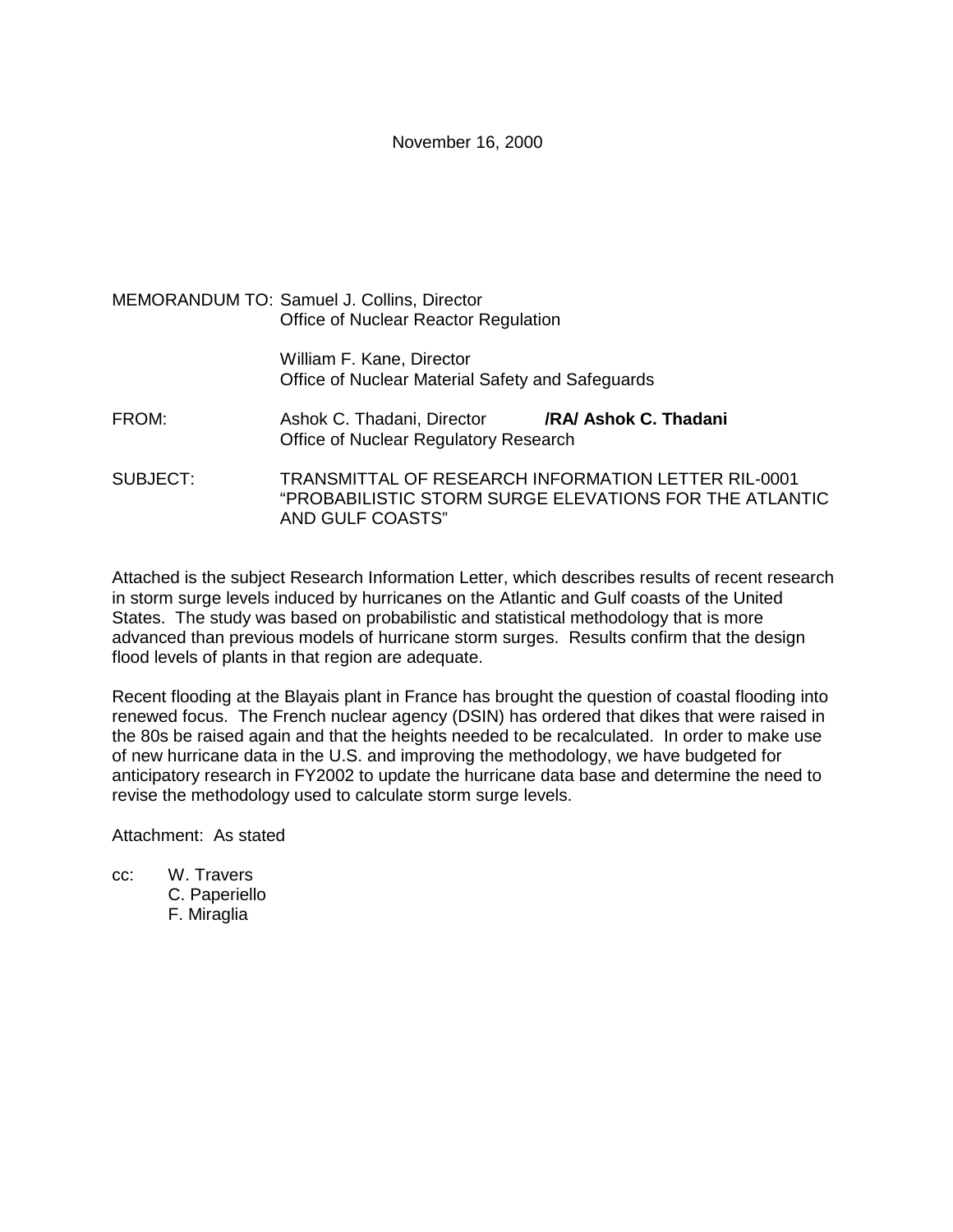|          | MEMORANDUM TO: Samuel J. Collins, Director<br>Office of Nuclear Reactor Regulation                                                |  |  |  |  |  |  |
|----------|-----------------------------------------------------------------------------------------------------------------------------------|--|--|--|--|--|--|
|          | William F. Kane, Director<br>Office of Nuclear Material Safety and Safeguards                                                     |  |  |  |  |  |  |
| FROM:    | Ashok C. Thadani, Director<br>Office of Nuclear Regulatory Research                                                               |  |  |  |  |  |  |
| SUBJECT: | TRANSMITTAL OF RESEARCH INFORMATION LETTER RIL-0001<br>"PROBABILISTIC STORM SURGE ELEVATIONS FOR THE ATLANTIC<br>AND GULF COASTS" |  |  |  |  |  |  |

Attached is the subject Research Information Letter, which describes results of recent research in storm surge levels induced by hurricanes on the Atlantic and Gulf coasts of the United States. The study was based on probabilistic and statistical methodology that is more advanced than previous models of hurricane storm surges. Results confirm that the design flood levels of plants in that region are adequate.

Recent flooding at the Blayais plant in France has brought the question of coastal flooding into renewed focus. The French nuclear agency (DSIN) has ordered that dikes that were raised in the 80s be raised again and that the heights needed to be recalculated. In order to make use of new hurricane data in the U.S. and improving the methodology, we have budgeted for anticipatory research in FY2002 to update the hurricane data base and determine the need to revise the methodology used to calculate storm surge levels.

Attachment: As stated

cc: W. Travers

C. Paperiello F. Miraglia

Distribution: See Next Page ERAB r/f **Memo - ML003756965 RIL - ML003710802**

**To receive a copy of this document, indicate in the box:** "**C**" = Copy without attachment/enclosure "**E**" = Copy with attachment/enclosure "**N**" = No copy

|  |  | <u> - Lander and Lander and American and American and American and American and American and American and American</u> |  |  |  |
|--|--|------------------------------------------------------------------------------------------------------------------------|--|--|--|
|  |  |                                                                                                                        |  |  |  |
|  |  |                                                                                                                        |  |  |  |
|  |  |                                                                                                                        |  |  |  |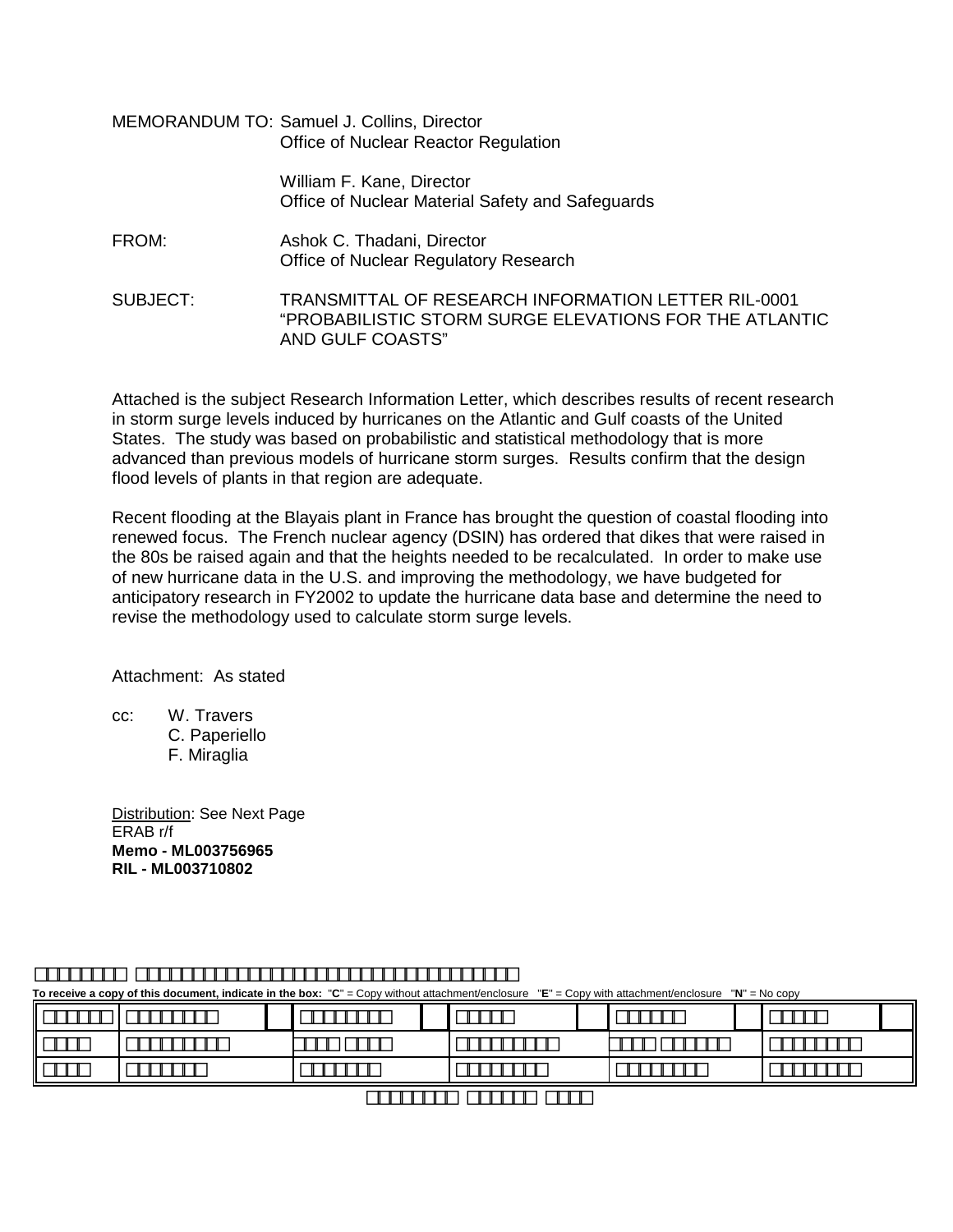# **Distribution:**

### NRR

- B. Sheron
- G. Holahan
- J. Strosnider
- J. Zwolinski
- E. Imbro
- K. Manoly
- R. Rothman
- C. Munson
- M. Fields

# **NMSS**

- E. Brach
- J. Greeves
- M. Weber
- M. Hodges
- S. Shankman
- L. Camper
- C. Reamer
- T. Sherr
- P. Ting
- D. Brooks
- K.McConnell
- N. Stablein
- A. Ibrahim
- P. Justus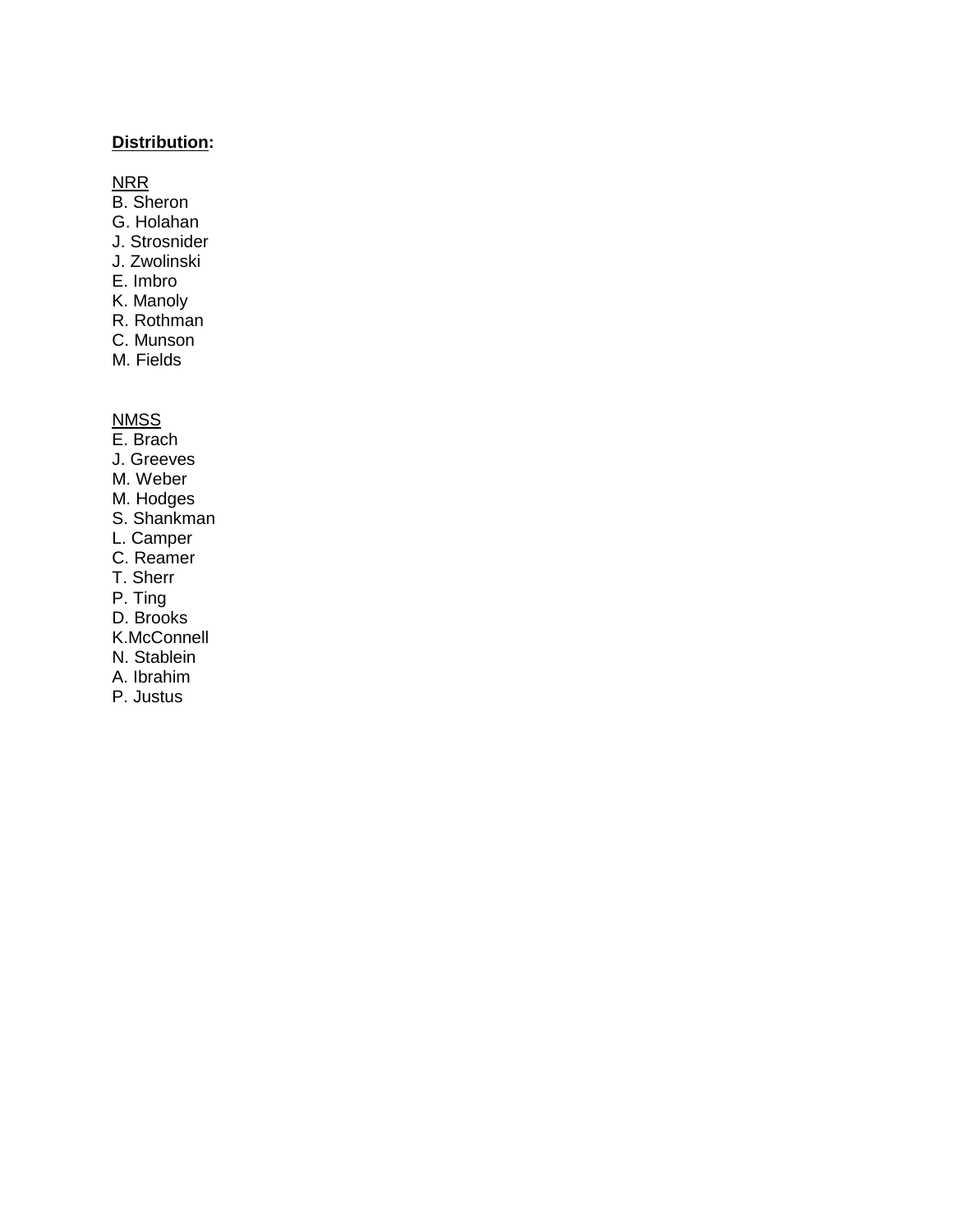## RESEARCH INFORMATION LETTER RIL-0001

# PROBABILISTIC STORM SURGE ELEVATIONS FOR THE ATLANTIC AND GULF COASTS

#### **Background**

Several nuclear power plants are located on the Atlantic and Gulf coasts and could be affected by hurricane-induced storm surges. Regulatory Guide 1.59 (Reference 1) lists methods acceptable to the NRC for estimating probable maximum water levels of design basis floods for nuclear power plants. Appendix C of the Reg. Guide describes simplified methods of estimating probable maximum surges on the Atlantic and Gulf coasts. The calculations are done using tables and graphs in the appendix that are based on probable maximum flood levels developed by the U.S. Army Corps of Engineers.

According to the Reg. Guide, a probable maximum hurricane is to be considered in order to determine the probable maximum water level at seashores. This does not include effects of wind-generated wave activity, which has to be added to define the upper limit of the flood potential. In the case of a hurricane, the winds generated by the storm are to be used to determine wave heights. The probable maximum hurricane is a hypothetical storm whose induced flood levels are expected to occur once every 2000 years.

Appendix C of Reg. Guide 1.59 lists procedures that permit calculating probable maximum water levels in several steps. First, a probable maximum surge is determined from tables. This is a stillwater level based on probable maximum hurricane data from the National Oceanic and Atmospheric Administration (NOAA). An ocean bed profile to 600 feet (180 m) depth at the given location is to be used for comparison with the tables in Appendix C. Second, it is assumed that the peak probable maximum surge coincides with a 10% exceedance high spring tide plus initial rise (an anomalous departure from the predicted tide). Third, wind-wave effects are to be calculated according to the Shore Protection Manual (Reference 2). Fourth, up to this point open coast conditions have been assumed; therefore, the effects induced by barrier islands, inlets, etc. are to be evaluated next, using the same manual.

A NOAA study published in 1992 (Reference 3) used a different methodology and found surge elevations which, in the case of the Brunswick nuclear plant in North Carolina, exceeded the design basis flood level by 6.4 feet (2 m). These results cast doubt on the adequacy of the design basis for the Atlantic coast nuclear power plants and of the NRC regulations used to determine the design basis. Consequently, the Brunswick plant had an independent assessment made of the NOAA report, including a new set of calculations, to verify that the design basis flood level provides adequate safety for the plant.

In response to a user need request (Reference 4), RES then contracted with the U.S. Army Corps of Engineers to derive realistic water level frequency relationships for the Brunswick plant using state-of-the-art techniques of modeling and statistical analysis. The new analyses were then compared with the hurricane induced surge elevations resulting from the NOAA and Brunswick studies. Later, the study was extended to include four more coastal nuclear plants, namely Crystal River, Turkey Point and St. Lucie, all in Florida; and Oyster Creek in New Jersey. Results of that investigation are described in an Army Corps of Engineers report (Reference 5).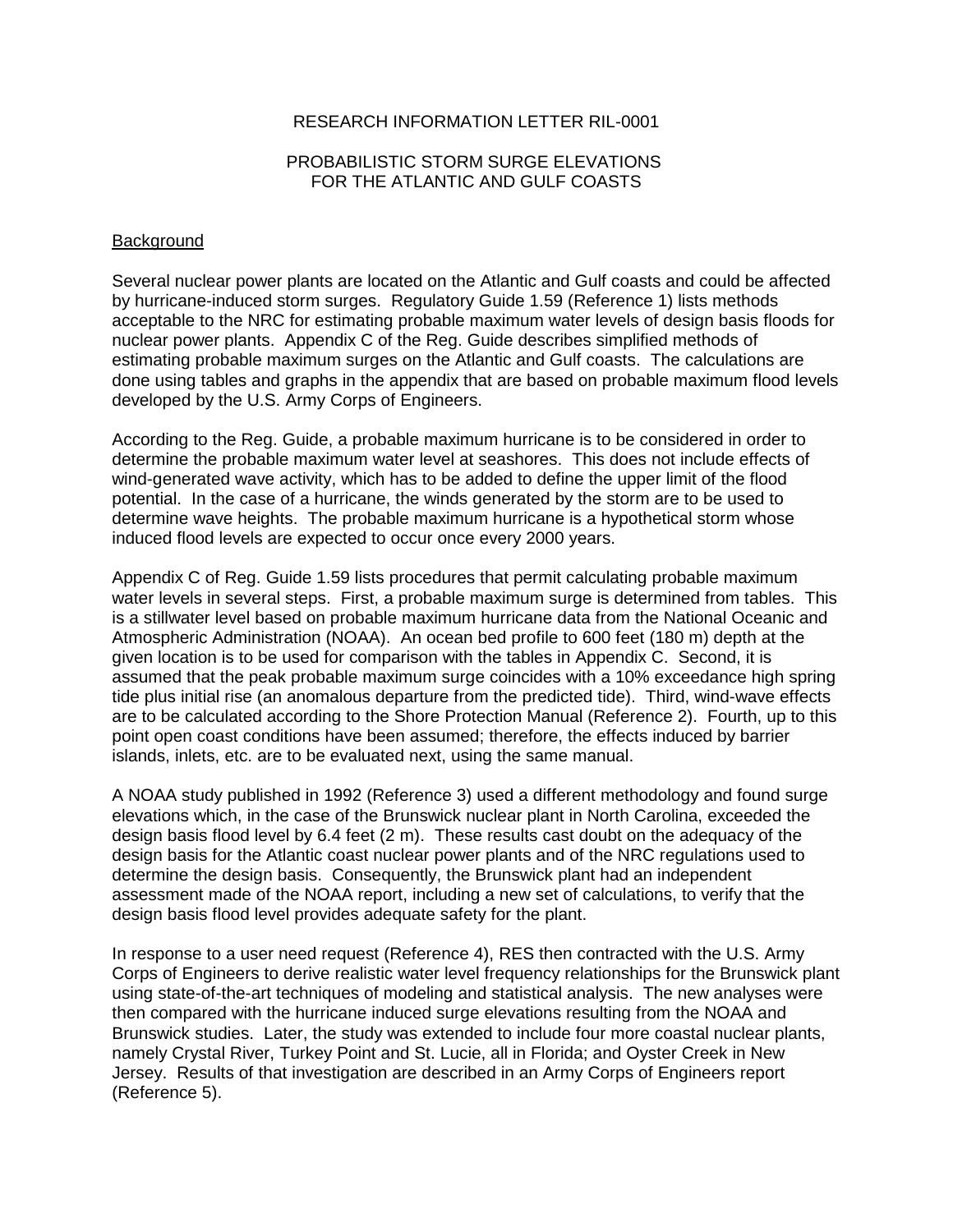# Research Summary

The Coastal and Hydraulics Laboratory (CHL) at the Engineer Research and Development Center of the U.S. Army Corps of Engineers performed hurricane stage-frequency analyses for the five plants using a statistical technique named the empirical simulation technique (EST). The EST uses a bootstrap approach as described in References 6 and 7. This approach takes historical data consisting of storms and their storm parameters plus the response vector (the storm surge) and builds up a larger database by introducing small perturbations to the parameters. The EST also uses statistical resampling and nearest neighbor, random walk interpolation. In this procedure, hurricanes from a data set are selected randomly. One of the hurricane parameters (e.g. wind speed) is selected and the three hurricanes with the closest values are determined for use in interpolation. The same procedure is then applied to other hurricane parameters. Historical data are used to develop joint probability relationships among the various measured storm parameters. No simplifying assumptions are used so that the interdependence of parameters is preserved. The only assumption used is that future events will be statistically similar to past events in magnitude and frequency.

From a historical data set, the CHL selected a subset of storm events, called a "training" set, that is representative of the entire set of historical storms. The training set eliminates events that are nearly identical, which would produce the same response. However, it may also include historical storms with a perturbation, such as a different path. With the training set and the historical data set, stage-frequency relationships can be generated that are based on the whole historical data set without having to simulate all storms in the set. Random perturbations may result in more intense storms than the historical events, so that a future hurricane may be the storm of record. The EST produces N simulations of a T-year sequence of hurricane events based on the assumption stated above.

The modeling calculations use hurricane input parameters that include central pressure deficit, maximum winds, radius to maximum winds, distance from the eye of the storm to the location of interest, forward speed of the eye, and tidal phase. Wind and atmospheric pressure fields are then generated with a tropical wind field model. Next, peak storm surge elevations are derived from the wind model output using a finite element hydrodynamic model. A third step consists of estimating wave setup through a spectral wind wave model. Finally, after calculation of these variables through the different models, statistical techniques are used to develop frequency of occurrence relationships.

Various output parameters can be derived from this, the maximum total water surface elevation being the parameter of interest for the investigations described here. This includes the combination of storm surge, wave setup, and tide. Relationships between input and output parameters are highly nonlinear, involving conditions such as shoreline slope and temperature, among others.

Results derived from this new study using EST were then compared to the original design basis calculations for the five nuclear power plants, which were made using Reg. Guide 1.59, and to the additional study done by the Brunswick plant. Results were also compared with the 1992 NOAA study that applies only to the area of the Brunswick nuclear plant, and discrepancies were analyzed in terms of the assumptions and procedures used for these different modeling approaches.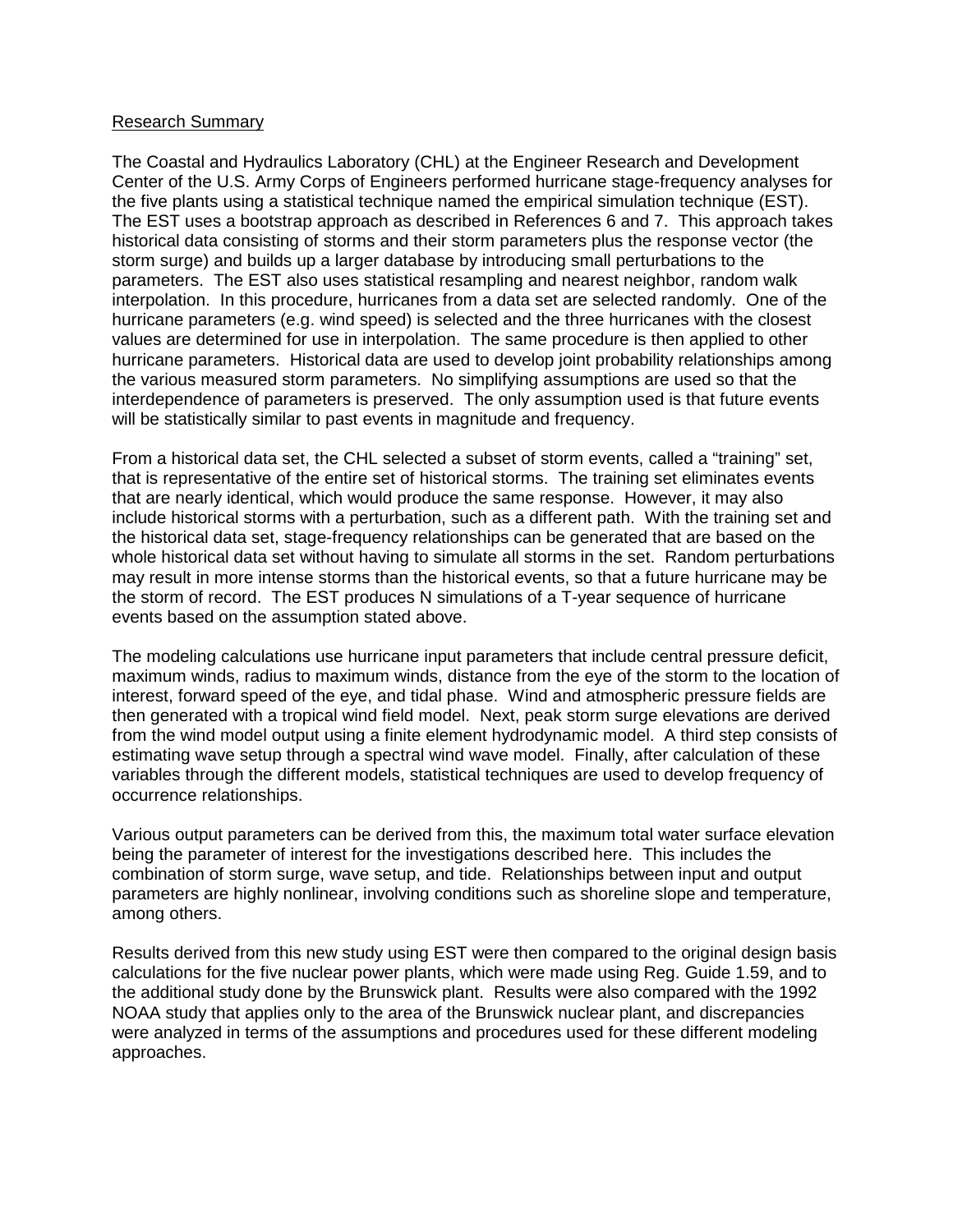### Research Results

The two units of the Brunswick nuclear plant were licensed in 1974 and 1976 with a design basis flood level of 22 feet (6.7 m) derived from Reg. Guide 1.59 procedures. These procedures employ a bathystrophic storm surge theory to derive surge elevations induced by the probable maximum hurricane. The theory permits calculating surge levels along an ocean bottom transect. It is a 1-d method that cannot be applied to irregular shorelines involving inlets, barrier islands, etc. The method is considered obsolete today, but it was an accepted procedure at the time.

The new calculations commissioned by the Brunswick plant after the NOAA report was issued also employed probable maximum hurricane criteria. The NRC-commissioned study by the CHL serves, among other things, to ascertain that the design levels for Brunswick derived by the two studies (design and re-evaluation) provide adequate safety for the plant. The original design study used the quasi-empirical standard project hurricane model to define wind and pressure fields generated by the parameterized probable maximum hurricane. On the other hand, the wind field model used currently by the CHL is based on principles of physics and requires only eye location and central pressure as input. CHL's hurricane model is therefore not completely compatible with the standard project hurricane model. However, wind and atmospheric pressure fields consistent with the standard project hurricane were approximated and used as input for the subsequent modeling.

Hurricane Hazel was selected for approximating the standard project hurricane because it was similar in trajectory and speed to the hypothetical storm. Hazel, which occurred in October 1954, was the storm of record for the study area. Hazel's central pressure was modified to generate a probable maximum hurricane-like storm event for the wind field model. Its landfall position was also changed to impose a critical path that produced the greatest surge at the study site. Surge levels computed with this input were then compared with the design basis flood levels for the Brunswick nuclear plant to determine if its safety margins are adequate.

While the results of the two earlier Brunswick studies are very similar, the EST analysis predicted a total surge elevation (including storm surge, wave setup, and tide) of 16 to 17 feet (4.9 to 5.2 m) MSL for a 2000 year return period. This elevation is 5 to 6 feet (1.5 to 1.8 m) lower than the 22 feet (6.7 m) design basis for the plant, which was computed using the probable maximum hurricane. The probable maximum hurricane is also estimated for a return period of 2000 years.

In the case of the other four plants (Turkey Point, St. Lucie, Crystal River, and Oyster Creek), the EST derived levels were lower than the design levels by 1 foot (0.3 m), 7.8 feet (2.4 m), 26.5 feet (8.1 m), and 12.1 feet (3.7 m), respectively.

The 1992 NOAA study used the joint probability method for statistical analysis and predicted a storm surge elevation of 28.4 feet (8.7 m), or 6.4 feet (2 m) above the design level. NOAA also used the SLOSH model (developed in the 1960s and 1970s) for their storm surge calculations. This is a 2-d finite-difference model to solve the mass conservation and Navier-Stokes equations. The joint probability method was used to synthesize a set of hypothetical storms and derive storm parameters. A probability density function was then calculated for each parameter with the assumption that storm parameters are independent.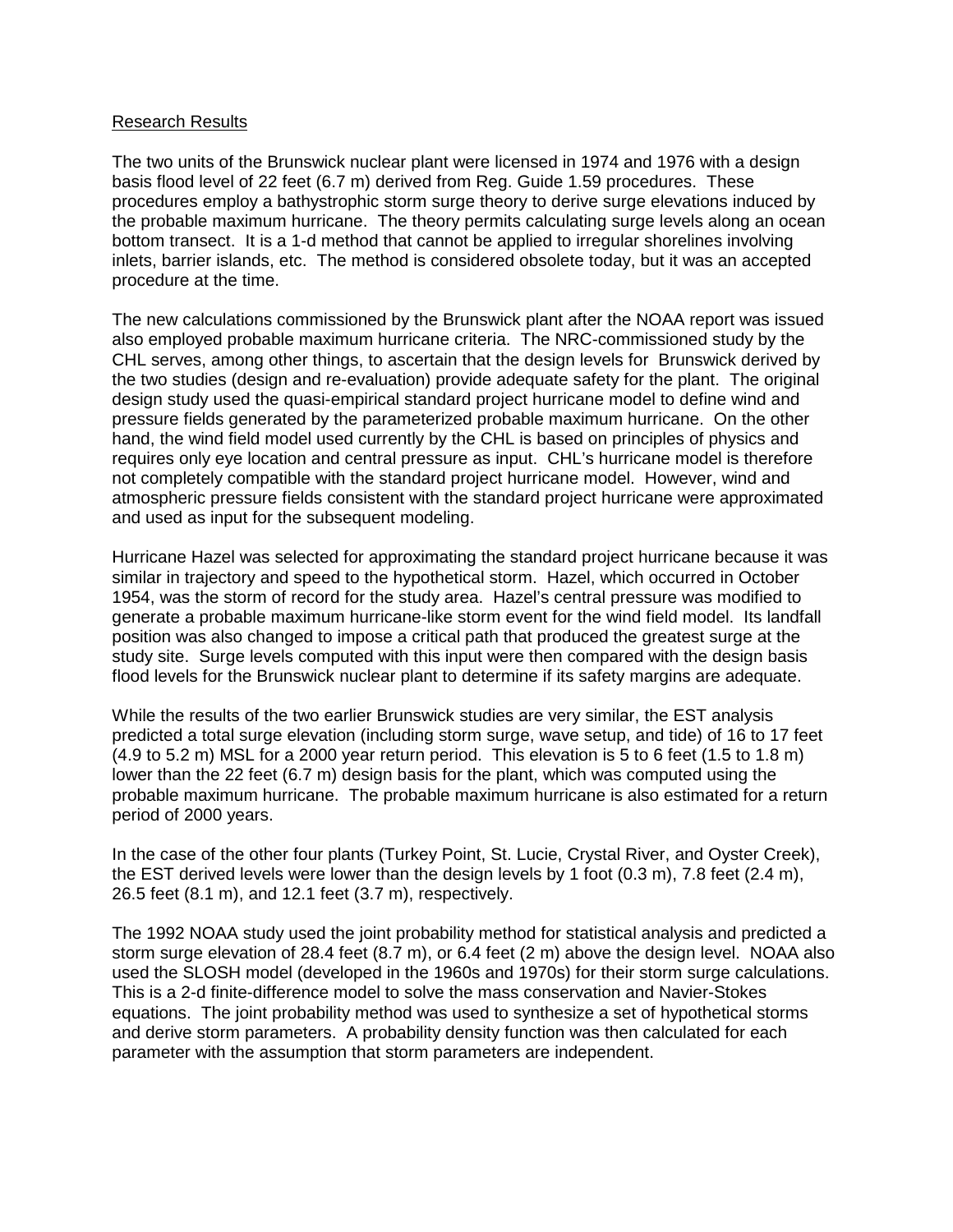The surge elevation of 28.4 feet calculated by NOAA for the Brunswick site was based on a combination of parameters consistent with an extreme hurricane. However, this storm may not be realistic, because the parameters were assumed to be independent, and because the combination of parameters used may be unrealistic. In addition, certain roads in the vicinity of the site may not have been included in the SLOSH calculations. In particular, highways 211, 87, and 133 could act as levees along the storm path chosen, thus impeding storm surge propagation. It could not be determined whether the highways were included in the model, because NOAA refused to release its model. It was found, however, that the model showed considerable surge beyond the highways, suggesting that they may not have been properly represented in the model.

Because the EST estimates are based on prototype data, they should be more realistic than the hypothetical events used in NOAA's joint probability method. The Brunswick plant design elevation of 22 feet has a return period of about 100,000 years according to the EST analysis. The EST produced a 100-year total surge elevation of about 11 to 12 feet (3.4 to 3.7 m) at three stations near the Brunswick nuclear plant. This result is consistent with historical data, thus confirming the validity of the EST method.

# Regulatory Implications

Present NRC regulatory guidance is based on a methodology that has been shown to provide adequate safety margins. The study performed by the Coastal Hydraulics Laboratory of the U.S. Army Corps of Engineers has shown that the design basis flood levels for the five nuclear plants investigated ensure adequate safety margins against extreme hurricane-induced storm surge flooding. However, the study has also shown that the previous studies resulted in frequencies associated with given storm surge elevations that are overly conservative. The EST study produced lower frequencies, or lower surge elevations for a certain return period. Results of the design calculations and the review study for the Brunswick plant were very similar and higher than the EST results. For all five plants, the EST results for 2000 year recurrence are lower than the design flood levels.

The NOAA study results are inconsistent with the three other sets of data and provide storm surge levels that are overly conservative. This discrepancy is probably due to the fact that the hypothetical storms used in the study are based on the joint probability method and do not realistically replicate the historic storms in the study region. Although the synthesized storms may be similar to historic ones, their probability of occurrence seems to be greater. Thus, the methodology used by NOAA predicts more intense storms that may occur more frequently, leading to an overestimation of storm surges.

# **Closure**

Analysis of hurricane storm surge levels for five plants on the Atlantic and Gulf coasts has shown that the design basis flood levels of these plants are adequate. Related safety issues can therefore be closed. With respect to the Brunswick nuclear plant, the safety issue was closed by NRR in 1998 (Reference 8). However, the new storm surge methodology developed by the U.S. Army Corps of Engineers leads to different and often appreciably lower surge levels. Therefore, the existing regulatory guidance should be revised for use by new applicants. Revised guidance would incorporate new hurricane data and methodologies for determining